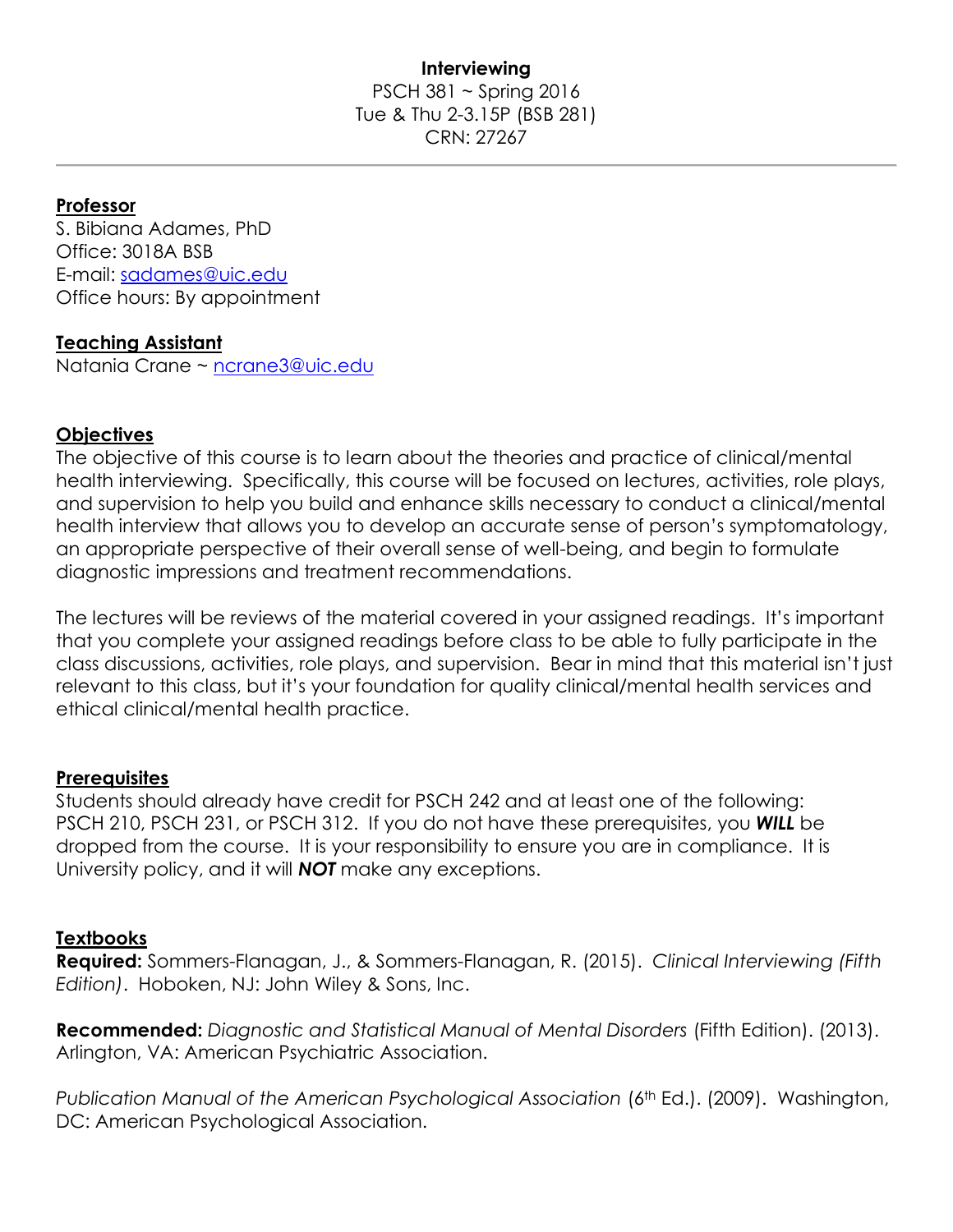# **Requirements**

**Readings & Lectures.** The assigned readings will primarily be chapters from your textbook, which will be complemented by journal articles and other current publications as needed. You will also have to do some supplementary readings to add to your learning and practice of clinical/mental health interviewing skills.

**Class Participation.** This course requires you to be an active participant, which means that you should think about how various topics and issues considered in class apply to you, clients, people you work with, settings in which you function, and your professional development. Also, ask questions out loud—what works, what doesn't work, why, why not, what could be good or bad about points being made, what alternative views are not being considered. Part of professional development isn't just what we learn from readings and professors, but also from peers and how they approach situations they encounter.

To be an active participant regular attendance and punctuality are crucial. This is especially true in clinical/mental health practice, where performance expectations and standards are higher, given our responsibilities toward our clients and ethical standards. It's also particularly true for a class in which skill building and engagement in activities are key components.

You are expected to be respectful toward everyone present in the classroom, and to speak respectfully about any person or group of people being discussed during class or in assignments. Insults or any other type of derogatory attitudes will not be tolerated.

# **Assignments**

**Class Activities.** Each week we'll spend time completing an activity that may involve both individual and group work. Some of the activities may entail role plays and feedback provided by other class members. At the end of class the written portion of the activity must be submitted with your name on it, or the name of all group members.

**Reflection Journals.** There will be three reflection journals due this semester, which are intended as opportunities for you to contemplate your experiences in the course up to that point, document these impressions, and receive feedback to facilitate your professional growth. These reflection journals should focus on the learning process and your progress as a clinical/mental health trainee, such as how your skills have been strengthened and/or challenged, acquired skills you have found particularly helpful, and/or skills you wish to enhance.

Journals are due by the beginning of class (no later than 2P) on their due date, must be submitted via Blackboard, must be a Microsoft Word file (not Adobe/PDF or any other format), and must conform to the following APA style requirements:

- Times New Roman 12 font
- 1 inch margins all around
- 3-4 doubled spaced pages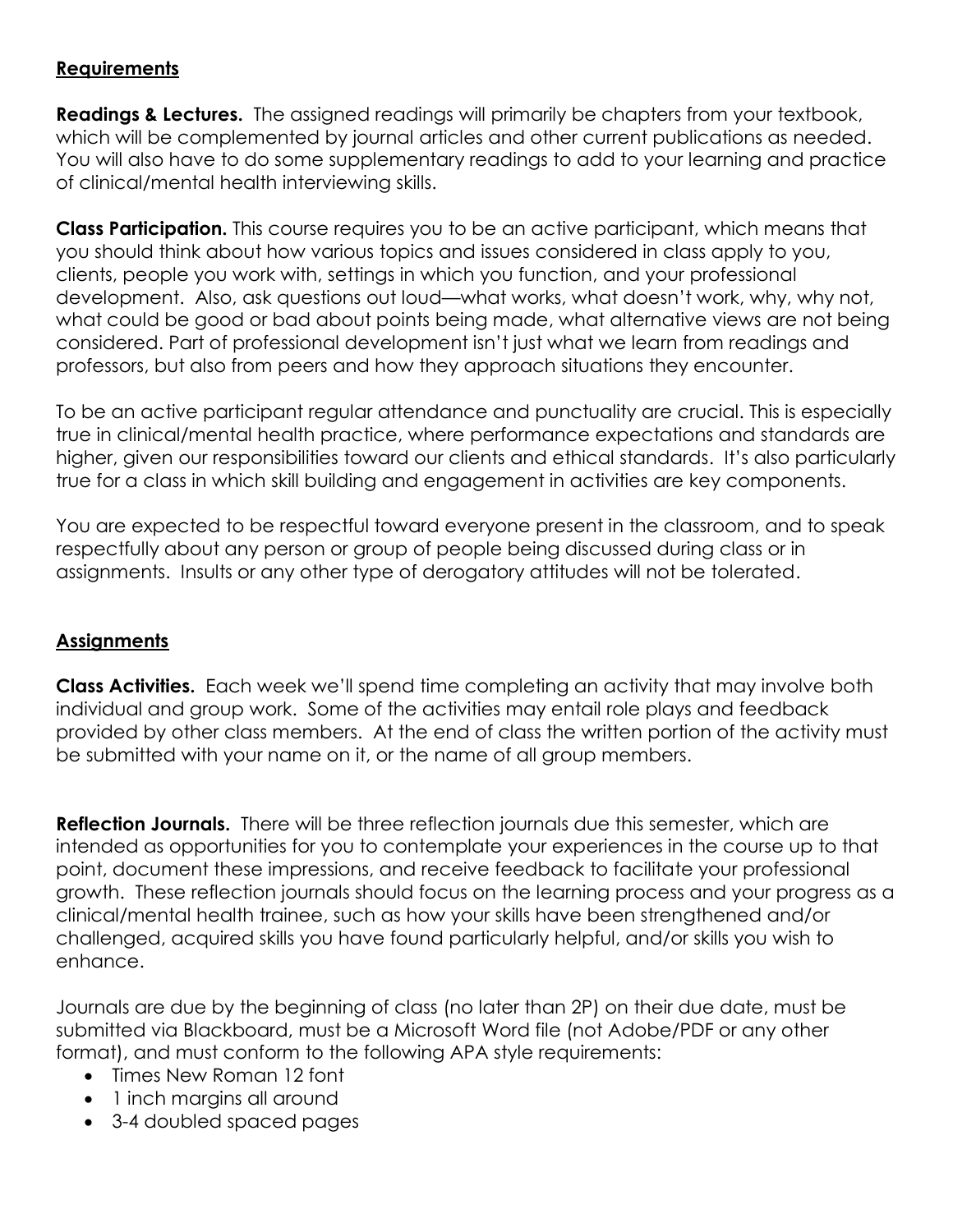- Header on each page: first and last name in caps shifted all the way left, page number on same line shifted all the way right
- Title on first page: Journal No. 1, 2, or 3 (centered, bold)
- Indent first line of each paragraph
- Also consult Chapters 6 and 7 of APA Publication Manual for specific information about appropriate use of citations/crediting sources and the list of references.

Part of good and ethical clinical/mental health practice is your ability to adhere to standards and requirements. If your journal isn't submitted on time, isn't formatted as specified above, and doesn't follow the specific instructions of focusing on the learning process, *you will NOT receive credit*.

**Practice Interviews.** You will conduct two practice clinical/mental health interviews. This means you will need to recruit a person you know (friend, relative, neighbor) to volunteer to role play as a client on two occasions (the person will be interviewed twice). These interviews will last about 30-40 minutes and will be recorded for reviewing later. I or a TA will monitor the recording of the interview from a separate room, and one of us will join you in the interview room for part of the time to provide you direct feedback on how well you are following appropriate procedures and applying clinical/mental health skills. After each interview you will have a brief supervision session with me or a TA to provide you immediate feedback about the overall process. During class we'll discuss general themes that emerged among all of you. You will also be responsible for completing a report based on these two interviews and following an outline that will be provided to you later this semester.

The goal is for you to approximate a real clinical/mental health interviewing experience. My hope is that this facilitates the learning process for you and allows you to be better prepared to conduct a real interview with an actual client, integrate the information you obtained, and prepare a report similar to the ones typically included in clients' clinical/mental health files. Please be mindful of the fact that, although we're practicing our skills, our volunteers may bring up their real life vulnerabilities and distress; and we must handle their lives and experiences with the utmost respect and consideration.

**Case Presentation.** Each of you will prepare and deliver a 5-10 minute case presentation to the class based on the interview report that you write. The purpose of this assignment will be to familiarize you with the process of synthesizing clinically/mental health relevant information, and sharing this information with other practitioners or professionals in a concise and coherent format.

## **Grading**

 5% Attendance 10% Case presentation 15% Class activities 15% Journals 15% Practice Interview 1 and supervision 15% Practice Interview 2 and supervision 25% Practice interview report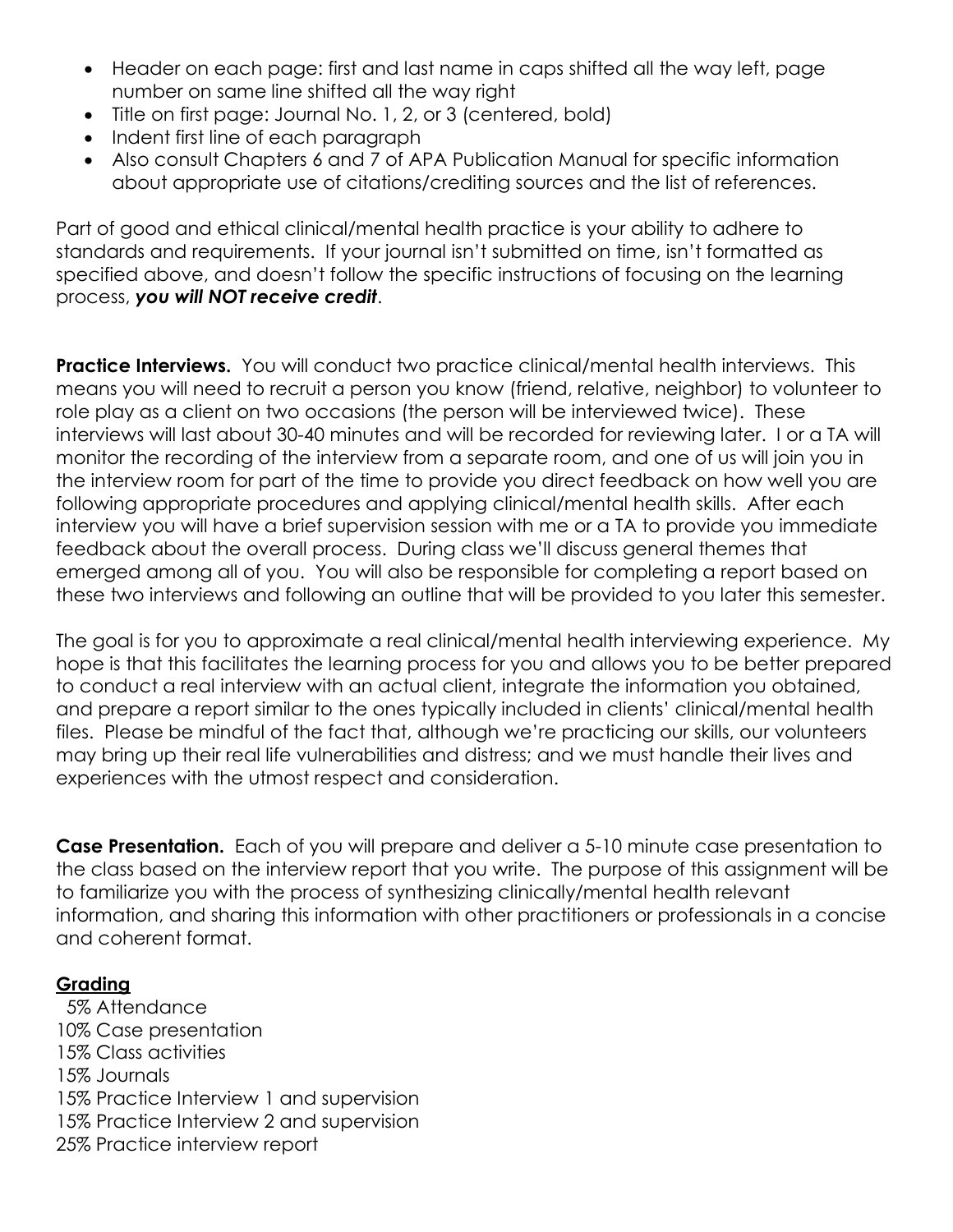It will be your responsibility to keep track of your grades in Blackboard. If you have questions about a grade, please discuss this with me as soon as possible, and no later than the last week of classes.

You will be graded according to the grading criteria listed above. This criteria exists to ensure that students receive the grades they earn based on their performance and output, not based on the professor's random or subjective impressions. Do not ask to have your grade changed to the next highest grade at the end of the semester simply because you're just a few points away. Doing this would be unfair to the rest of the students. Ask yourself how you would feel if you discovered that an exception was made for another student, but not for you? Also, technically, all students are "just a few points away" from the next highest grade. To ask for a professor to consider changing grades would compromise the professor's ethics and integrity, and the ethics and integrity of the educational system.

Additionally, cheating or plagiarism in any form will not be tolerated. Plagiarism is the use or close imitation of the work and writing of another person without authorization, and the representation of another person's work as your own, such as not appropriately crediting or citing the original author. If it is determined that you have cheated or any work you submit has been plagiarized from other sources you will fail the course, and it will be recommended that a note of this be made in your permanent transcript. You are strongly encouraged to consult the APA Publication Manual to learn more about plagiarism, how to avoid it, and how to appropriately cite and reference works you will be using. You are welcomed to discuss with me or the TAs any concerns you have about plagiarism, as well as how to appropriately cite and reference works.

## **Miscellaneous**

**Electronic devices.** Laptops, tablets, smart phones, or any other electronic devices are not allowed in class. Please come prepared to take notes by hand. A recent experiment showed that taking notes by hand resulted in better long-term learning compared to taking notes on a laptop: [http://www.psychologicalscience.org/index.php/news/releases/take](http://www.psychologicalscience.org/index.php/news/releases/take-notes-by-hand-for-better-long-term-comprehension.html)[notes-by-hand-for-better-long-term-comprehension.html.](http://www.psychologicalscience.org/index.php/news/releases/take-notes-by-hand-for-better-long-term-comprehension.html)

**Writing support:** I encourage you to schedule an appointment for individual writing tutoring at the UIC Writing Center (312.413.2206):<http://www.uic.edu/depts/engl/writing/>. It's free and anonymous, and a great resource to learn strategies to improve your writing, especially for professional work. As you advance in your training and profession you will be expected to have good writing skills, and because the expectation is that you acquire these skills during your college education you will rarely receive guidance and support in this area in the same way that is available to you at this stage. Contact the Writing Center a few days before you would like an appointment to ensure that you do find a suitable slot, and schedule your appointment a few days before an assignment is due, this way you have time to implement any recommendations they make. Be sure to request specialty tutors who are designated as WID (Writing in the Discipline) for Psychology. They're typically advanced psychology or sociology students who are knowledgeable of APA standards and the style of writing required for the field. Make sure you do not have someone at the Writing Center read confidential information about any participants. Only I or the TA can review this information.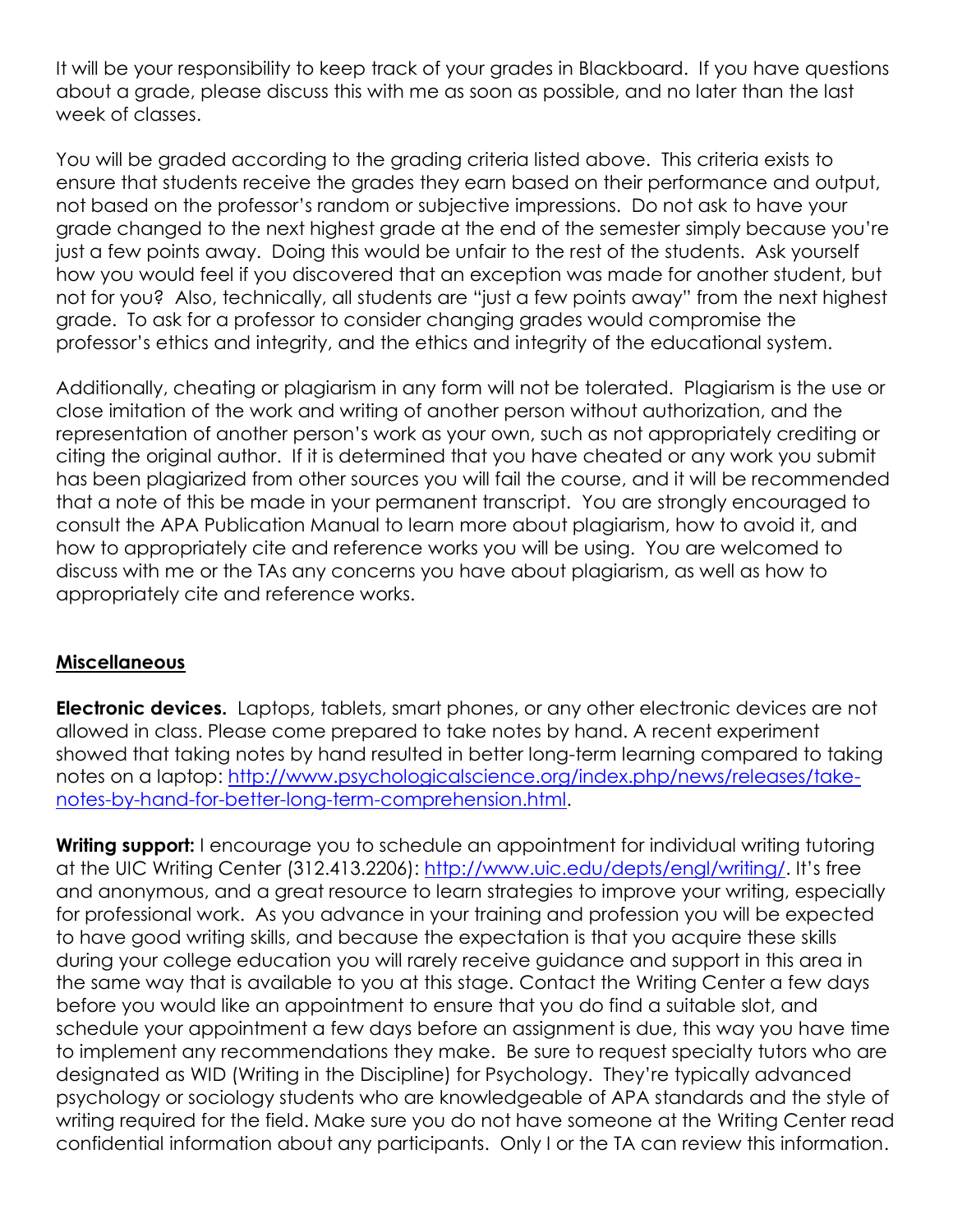**Students with Disabilities.** If you require accommodations for access and participation in this course you must be registered with the Office of Disability Services (ODS). Please contact ODS at (312) 413-2103 (voice) or (312) 413-0123 (TTY).

**Observance of Religious Holidays**. *Campus Policy States:* The faculty of the University of Illinois at Chicago shall make every effort to avoid scheduling examinations or requiring that student projects be turned in or completed on religious holidays. Students who wish to observe their religious holidays shall notify the faculty member by the tenth day of the semester of the date when they will be absent unless the religious holiday is observed on or before the tenth day of the semester. In such cases, the student shall notify the faculty member at least five days in advance of the date when he/she will be absent. The faculty member shall make every reasonable effort to honor the request, not penalize the student for missing the class, and if an examination or project is due during the absence, give the student an exam or assignment equivalent to the one completed by those students in attendance. If the student feels aggrieved, he/she may request remedy through the campus grievance procedure.

**Incomplete Grades.** University policy on incomplete grades is very strict and it's the policy that will be followed for this course. An incomplete grade will only be granted under the *most extreme circumstances*. Do not request to be considered for an incomplete grade unless the following conditions apply (taken from the Undergraduate Catalogue):

Course work is incomplete when a student fails to submit all required assignments or is absent from the final examination; incomplete course work will normally result in a failing grade. The IN (incomplete) grade may be assigned in lieu of a grade only when all the following conditions are met: (a) the student has been making satisfactory progress in the course; (b) the student is unable to complete all course work due to unusual circumstances that are beyond personal control and are acceptable to the instructor; (c) the student presents these reasons prior to the time that the final grade roster is due. The instructor must submit an Incomplete Report with the final grade roster for the IN to be recorded. This report is a contract for the student to complete the course work with that instructor or one designated by the department executive officer in the way described and by the time indicated on the report. In resolving the IN, the student may not register for the course a second time, but must follow the procedures detailed on the report. An IN must be removed by the end of the student's first semester or summer session in residence subsequent to the occurrence, or, if not in residence, no later than one calendar year after the occurrence. When the student submits the work, the instructor will grade it and change the IN to the appropriate grade. If an undergraduate fails to meet the stated conditions, the instructor will assign an E for the final grade.

If you have any problems or concerns throughout the semester, please discuss these with me as soon as possible and no later than the last week of classes. Don't wait until the end of the semester, when it may be too late to consider options to resolve a matter. Feel free to write to me, call me, or schedule a meeting with me to consult about any problems or concerns.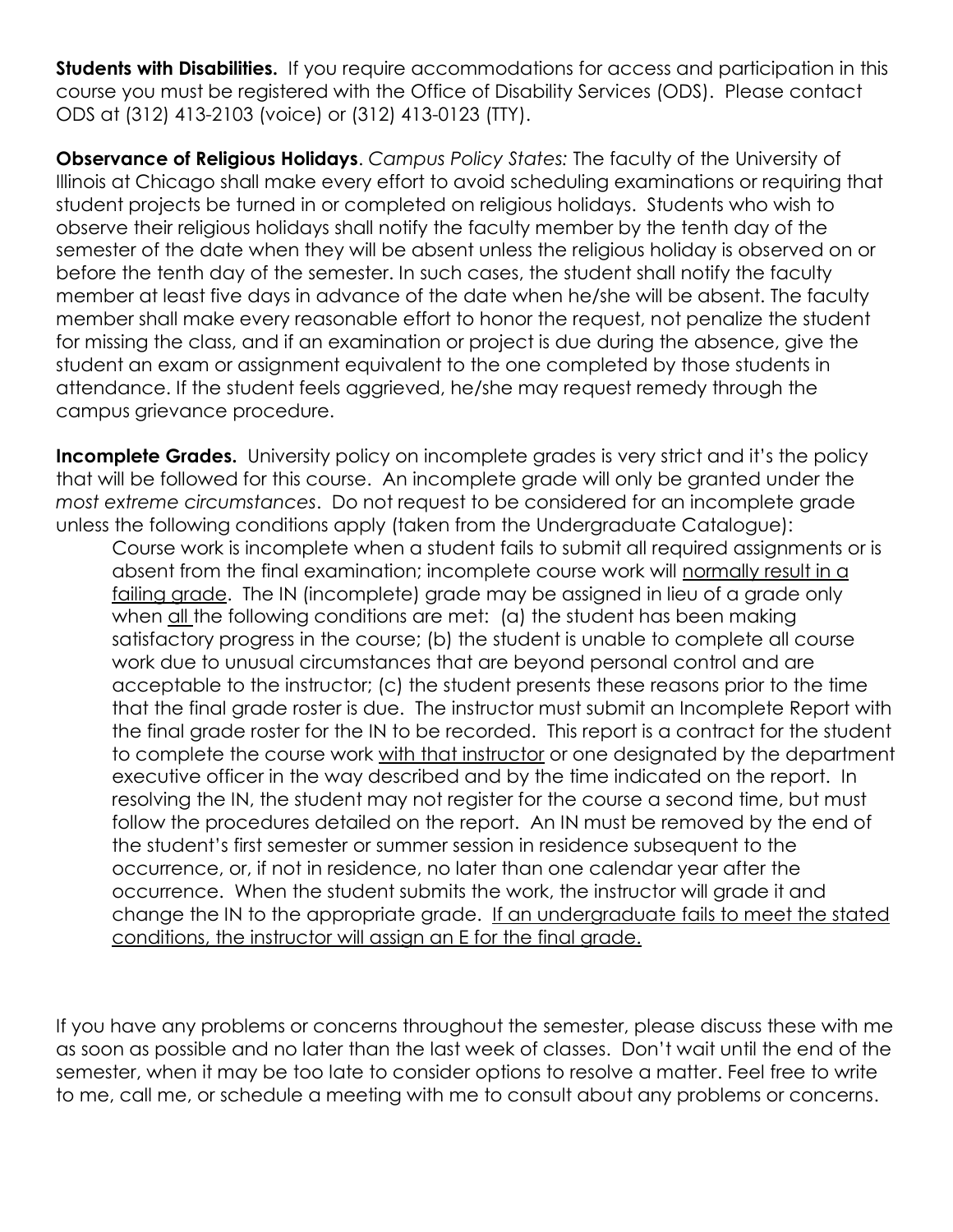# **Tentative Schedule**

| Week           | <b>Date</b> | <b>Topic</b>                                                                                                                                                                                                                      |
|----------------|-------------|-----------------------------------------------------------------------------------------------------------------------------------------------------------------------------------------------------------------------------------|
| 1              | Tue $1/12$  | Meet & greet, syllabus review, & course overview<br><b>Activity: Diversity &amp; Multiculturalism</b>                                                                                                                             |
|                | Thu $1/14$  | Chapter 1: Introduction-Philosophy & Organization<br><b>Activity: Understanding What Helping Is All About</b>                                                                                                                     |
| $\overline{2}$ | Tue 1/19    | Chapter 2: Foundations & Preparations<br><b>Activity: Understanding What It Means To Be A Client</b>                                                                                                                              |
|                | Thu $1/21$  | <b>Activity: Five Key Values &amp; role play</b>                                                                                                                                                                                  |
| 3              | Tue 1/26    | Chapter 3: Basic Attending, Listening, & Action Skills<br><b>Activity: Listening For Core Messages</b><br>Encouraging, Paraphrasing, & Summarizing (Ivey et al., 2014,<br>p.147-152)—posted on Blackboard as supplemental reading |
|                | Thu 1/28    | <b>Activity:</b> Listening To Key Opportunities & role play                                                                                                                                                                       |
| 4              | T∪e 2/2     | Chapter 4: Directives—Questions & Action Skills<br>Activity: Encouragers, Paraphrasers, & Summarizations<br>Reflecting Feelings (Ivey et al., 2014, p. 160-172)—posted on<br>Blackboard as supplemental reading                   |
|                | Thu $2/4$   | Activity: Practicing Reflection of Feelings & role play<br>DUE: Journal 1. No later than 2P.                                                                                                                                      |
| 5              | Tue 2/9     | <b>Chapter 5: Evidence-Based Relationships</b><br>Activity: Empathic Responses & Probes                                                                                                                                           |
|                | Thu $2/11$  | Activity: Probing For Action & role play                                                                                                                                                                                          |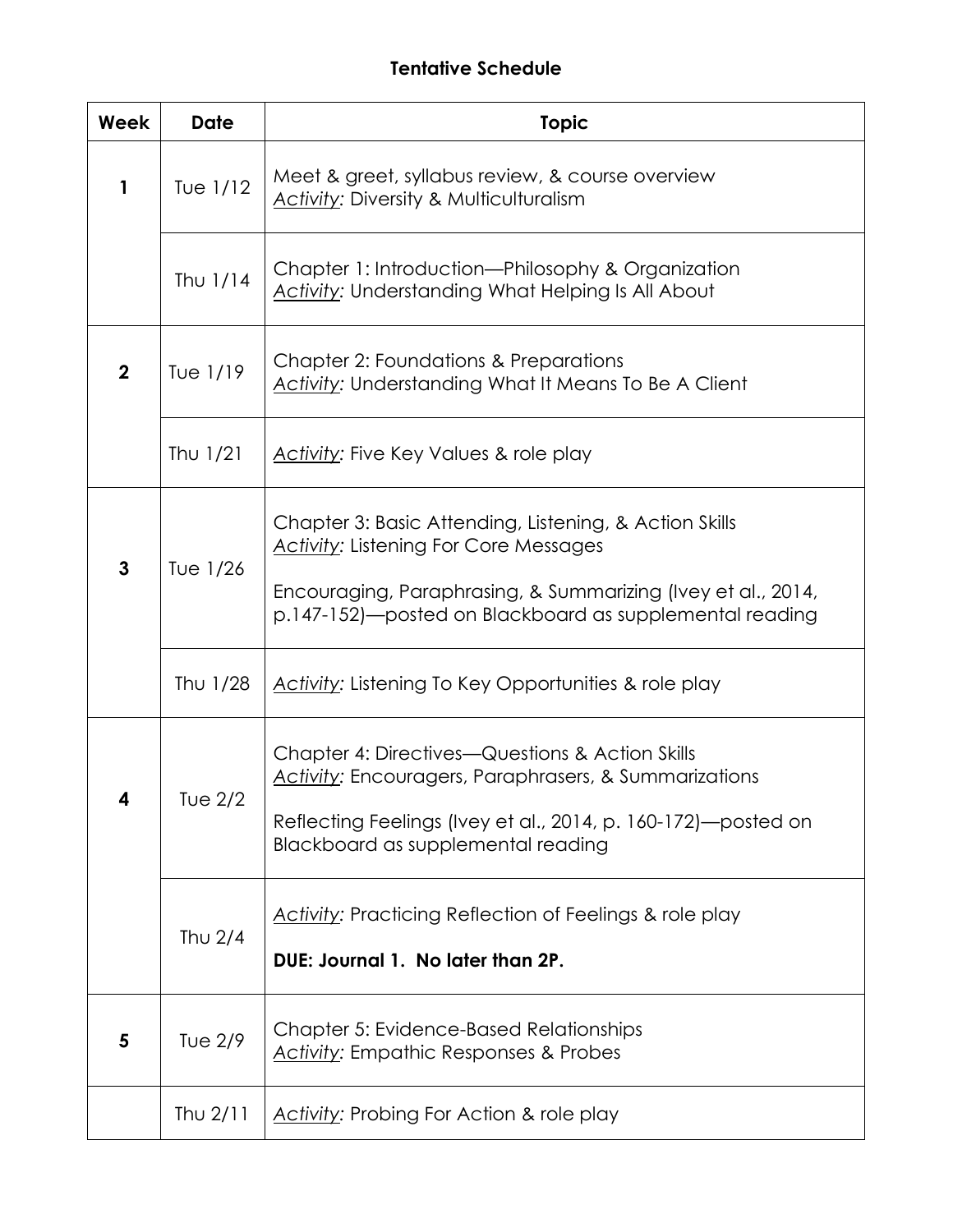| 6              | Tue 2/16               | Chapter 6: An Overview of the Interview Process<br><b>Activity: Identifying Different Areas Needing Challenge</b> |
|----------------|------------------------|-------------------------------------------------------------------------------------------------------------------|
|                | Thu 2/18               | Activity: Confrontation of Incongruity & Conflict, & role play                                                    |
| $\overline{7}$ | Tue 2/23               | Chapter 7: Intake Interviewing & Report Writing<br>Activity: Review interview consent and protocol                |
|                | Thu 2/25               | Activity: Practice interview consent & protocol, & role play<br>DUE: Journal 2. No later than 2P.                 |
| 8              | Tue $3/1$              | Chapter 8: The Mental Status Examination (MSE)<br>Activity: Practice & write MSE, & role play                     |
|                | Thu $3/3$              | Activity: Visit interview rooms & brief interview practice                                                        |
| 9              | <b>Tue 3/8</b>         | Chapter 9: Suicide Assessment<br>Activity: Client sample & role play                                              |
|                | Thu 3/10               | Chapter 10: Diagnosis & Treatment Planning<br>Activity: Client sample & role play                                 |
| 10             | Tue 3/15               | <b>INTERVIEW 1 &amp; SUPERVISION</b>                                                                              |
|                | Thu 3/17               | <b>INTERVIEW 1 &amp; SUPERVISION</b><br>DUE: Journal 3. No later than 2P.                                         |
| 11             | Tue $3/22$<br>Thu 3/24 | SPRING BREAK - NO CLASSES                                                                                         |
| 12             | Tue 3/29               | <b>INTERVIEW 2 &amp; SUPERVISION</b>                                                                              |
|                | Thu $3/31$             | Chapter 11: Interviewing in a Diverse & Multicultural World<br>Activity: Client sample & role play                |